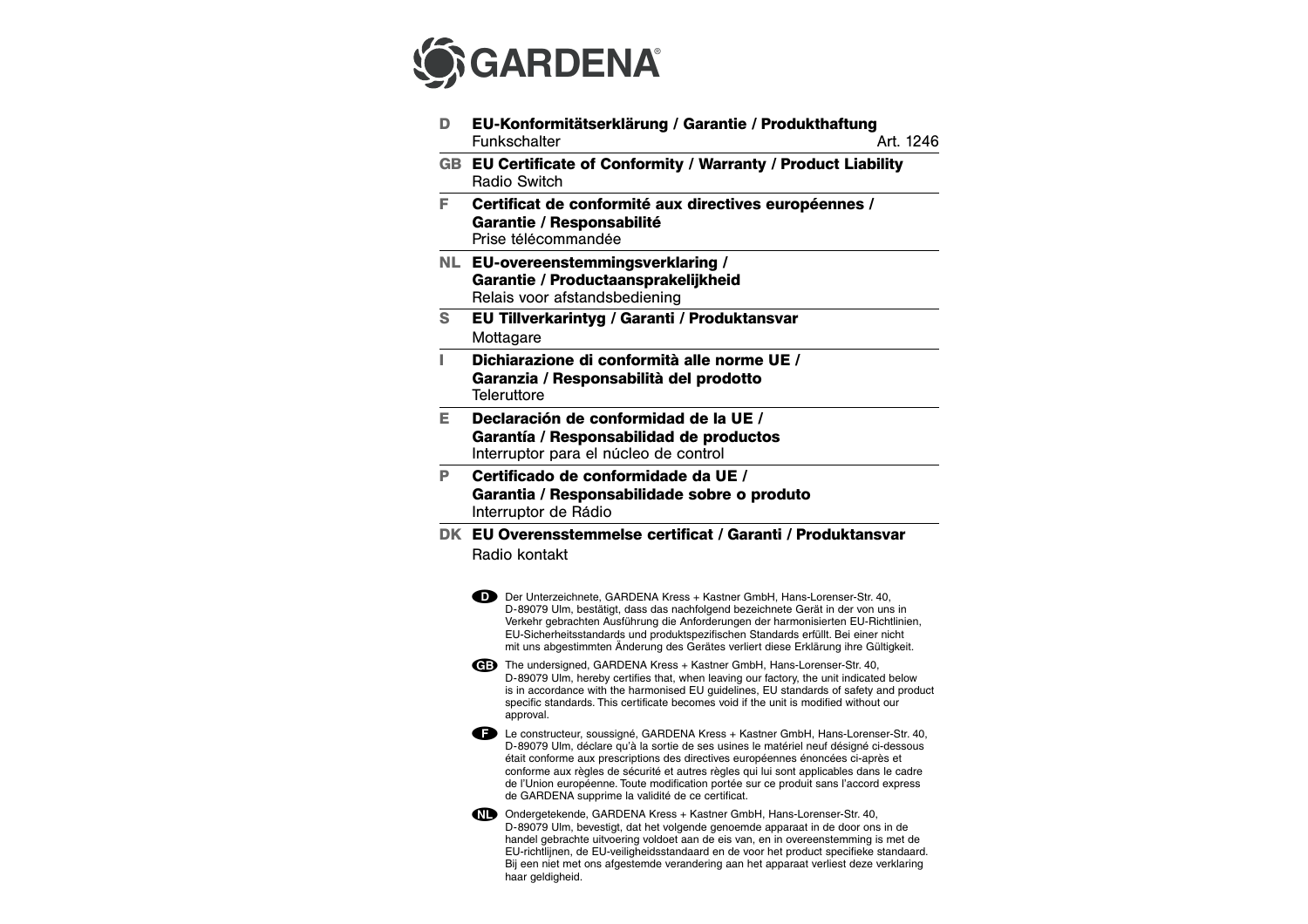S Undertecknad firma, GARDENA Kress + Kastner GmbH, Hans-Lorenser-Str. 40, D-89079 Ulm, intygar härmed att nedan nämnda produkter överensstämmer med EU:s direktiv, EU:s säkerhetsstandard och produktspecifikation. Detta intyg upphör att gälla om produkten ändras utan vårt tillstånd.

I La sottoscritta GARDENA Kress + Kastner GmbH, Hans-Lorenser-Str. 40, D-89079 Ulm, certifica che il prodotto qui di seguito indicato, nei modelli da noi commercializzati, è conforme alle direttive armonizzate UE nonché agli standard di sicurezza e agli standard specifici di prodotto. Qualunque modifica apportata senza nostra specifica autorizzazione invalida la presente dichiarazione.

E El que subscribe, GARDENA Kress + Kastner GmbH, Hans-Lorenser-Str. 40, D-89079 Ulm, declara que la presente mercancía, objeto de la presente declaración, cumple con todas las normas de la UE, en lo que a normas técnicas, de homologación y de seguridad se refiere. En caso de realizar cualquier modificación en la presente mercancía sin nuestra previa autorización, esta declaración pierde su validez.

P Os abaixo mencionados, GARDENA Kress + Kastner GmbH, Hans-Lorenser-Str. 40, D-89079 Ulm, por este meio certificam que ao sair da fábrica o aparelho abaixo mencionado está de acordo com as directrizes harmonizadas da UE, padrões de segurança e de produtos específicos. Este certificado ficará nulo se a unidade for modificada sem a nossa aprovação.

**DR** Undertegnede, GARDENA Kress + Kastner GmbH, Hans-Lorenser-Str. 40, D-89079 Ulm, bekræfter hermed, at enheder listet herunder, ved afsendelse fra fabrikken, er i overensstemmelse med harmoniserede EU retningslinier, EU sikkerheds standarder og produkt specifikations standarder. Dette certifikat træder ud af kraft hvis enhederne er ændret uden vor godkendelse.

D **Bezeichnung des Gerätes: Funkschalter Art.-Nr.:** 1246 **EU-Richtlinien:** Elektromagn. Verträglichkeit 89/336/EG Richtlinie 93/68/EG **Harmonisierte EN:** ETS 300683:1997 EN 60730-1:1996 EN 60730-2-7:1993 EN 60730-2-7/A1:1997 **Anbringungsjahr der CE-Kennzeichnung:** 2000

GB Description of the unit: Radio Switch **Art. no.:** 1246 **EU directives:** Electromagnetic Compatibility 89/336/EC Directive 93/68/EC **Harmonised European standards:** ETS 300683:1997 EN 60730-1:1996 EN 60730-2-7:1993 EN 60730-2-7/A1:1997 **Year of CE marking :** 2000

F **Désignation du matériel :** Prise télécommandée **Référence :** 1246 **Directives européennes :** Directive 89/336/CE sur la compatibilité électromagnétique Directive machine 89/392/CE **Normes européennes harmonisées :** TSE 300683:1997 NE 60730-1:1996 NE 60730-2-7:1993 NE 60730-2-7/A1:1997

**Date de l'apposition du marquage CE :** 2000

### N **Omschrijving van het apparaat:** Relais voor afstandsbediening **Art.nr.:** 1246 **EU-richtlijnen:** Elektromagn. verdraagzaamheid 89/336/EG Richtlijn 93/68/EG **Geharmoniseerde EN:** ETS 300683:1997 EN 60730-1:1996 EN 60730-2-7:1993

EN 60730-2-7/A1:1997 **Installatiejaar van de CE-aanduiding:** 2000

## **Produktbeskrivning:**

Mottagare **Art.nr.:** 1246 **EU direktiv:** Elektromagnetisk kompatibilitet 89/336/EC Direktiv 93/68/EC **Harmoniserad Europeisk standard:** ETS 300683:1997 EN 60730-1:1996 EN 60730-2-7:1993 EN 60730-2-7/A1:1997 **CE-Märkningsår:** 2000

#### I **Descrizione del prodotto:**

**Teleruttore Art.:** 1246 **Direttive UE:** Compatibilità elettromagnetica CE/89/336 Direttiva CE/93/68

**NE armonizzate:** ETS 300683:1997 NE 60730-1:1996 NE 60730-2-7:1993 NE 60730-2-7/A1:1997 **Anno di rilascio della certificazione CE:** 2000

E **Descripción de la mercancía:** Interruptor para el núcleo de control **Art. Nº:** 1246 **Normativa UE:** Tolerancia electromagnética 89/336/CE Normativa 93/68/CE **NE homologadas:** TSE 300683:1997 NE 60730-1:1996 NE 60730-2-7:1993 NE 60730-2-7/A1:1997 **Colocación del distintivo CE:** 2000

#### P **Descrição do aparelho:** Interruptor de Rádio **Art. nº:** 1246 **Directrizes da UE:** Compatibilidade electromagnética 89/336/CE

Directiva 93/68/CE **Normas europeias harmonizadas:** TSE 300683:1997 NE 60730-1:1996 NE 60730-2-7:1993 NE 60730-2-7/A1:1997 **Ano de marcação pela CE:** 2000

 $\bigcap$  **Beskrivelse af enhederne:** Radio kontakt

> **Varenr.:** 1246 **EU Retningslinier:** Elektromagnetisk forenelighed 89/336/EF Direktiv 93/68/EF **Harmoniserede Europæiske standarder:** ETS 300683:1997 EN 60730-1:1996 EN 60730-2-7:1993 EN 60730-2-7/A1:1997 **CE-Mærkningsår:** 2000



Thomas Heinl Technische Leitung Technical Dept. Manager Direction technique Hoofd technische dienst Technical Director Direzione tecnica Dirección Técnica Director Técnico Teknisk direktør

 $\bullet$ 

# **Garantie**

GARDENA gewährt für dieses Produkt die gesetzliche Garantie (ab Kaufdatum). Diese Garantieleistung bezieht sich auf alle wesentlichen Mängel des Gerätes, die nachweislich auf Material- oder Fabrikationsfehler zurückzuführen sind. Sie erfolgt durch die Ersatzlieferung eines einwandfreien Gerätes oder durch die kostenlose Reparatur des eingesandten Gerätes nach unserer Wahl, wenn folgende Voraussetzungen gewährleistet sind:

- Das Gerät wurde sachgemäß und laut den Empfehlungen auf der Verpackung behandelt.
- Es wurde weder vom Käufer noch von einem Dritten versucht, das Gerät zu reparieren.
- Defekte des Funkschalters durch eingesteckte, defekte 230-V-Elektrogeräte sind von der Garantie ausgeschlossen.

Diese Hersteller-Garantie berührt die gegenüber dem Händler/Verkäufer bestehenden Gewährleistungsansprüche nicht.

Im Servicefall schicken Sie bitte das defekte Gerät zusammen mit einer Kopie des Kaufbelegs und einer Fehlerbeschreibung frankiert an die auf der Rückseite angegebene Serviceadresse. Nach erfolgter Reparatur senden wir das Gerät frei an Sie zurück.

# **Produkthaftung**

Wir weisen ausdrücklich darauf hin, dass wir nach dem Produkthaftungsgesetz nicht für durch unsere Geräte hervorgerufene Schäden einzustehen haben, sofern diese durch unsachgemäße Reparatur verursacht oder bei einem Teileaustausch nicht unsere Original

GARDENA Teile oder von uns freigegebene Teile verwendet werden und die Reparatur nicht vom GARDENA Service oder dem autorisierten Fachmann durchgeführt wird. Entsprechendes gilt für Ergänzungsteile und Zubehör.

# G

#### **Warranty**

GARDENA honours the guarantee legally required for this product (starting from the date of purchase). This guarantee covers all serious defects of the unit that can be proved to be material or manufacturing faults. Under warranty we will either replace the unit or repair it free of charge if the following conditions apply:

- The unit must have been handled properly and in keeping with the requirements on the packaging.
- Neither the purchaser or a non-authorised third party have attempted to repair the unit.
- Faults which occur as a result of plugged-in defective 230 V electric devices are not covered by the guarantee.

This manufacturer's guarantee does not affect the user's existing warranty claims against the dealer/ seller.

If a fault occurs with your Radio Switch, please return the faulty unit together with a copy of the receipt and a description of the fault, with postage paid to the GARDENA Service Centre listed on the back.

# **Product Liability**

We expressly point out that, in accordance with the product liability law, we are not liable for any damage caused by our units if it is due to improper repair or if parts exchanged are not original

GARDENA parts or parts approved by us, and, if the repairs were not carried out by a GARDENA Service Centre or an authorised specialist. The same applies to spare parts and accessories.

# F

# **Garantie**

GARDENA accorde pour cet appareil la garantie légale à compter du jour de l'achat. Elle comprend le remplacement gratuit des pièces défectueuses ou de l'appareil, le choix en étant laissé à la libre initiative de GARDENA. En tout état de cause s'applique la garantie légale couvrant toutes les conséquences des défauts ou vices cachés (article 1641 et suivants du Code Civil). Pour que ces garanties soient valables, les conditions suivantes doivent être remplies :

- L'appareil a été manipulé de manière adéquate, suivant les instructions sur l'emballage.
- Il n'y a eu aucun essai de réparation, ni par le client, ni par un tiers.
- Les anomalies affectant la prise télecomandée à l'utilisation des appareils électriques 230 V défectueuses ne seront pas sous garantie.

Une intervention sous garantie ne prolonge pas la durée initiale de la garantie contractuelle.

Toutes les revendications dépassant le contenu de ce texte ne sont pas couvertes par la garantie, quel que soit le motif de droit.

Pendant la période de garantie, le Service Après-Vente effectuera, à titre payant, les réparations nécessaires par suite de manipulations erronées.

En cas de mauvais fonctionnement, veuillez envoyer le produit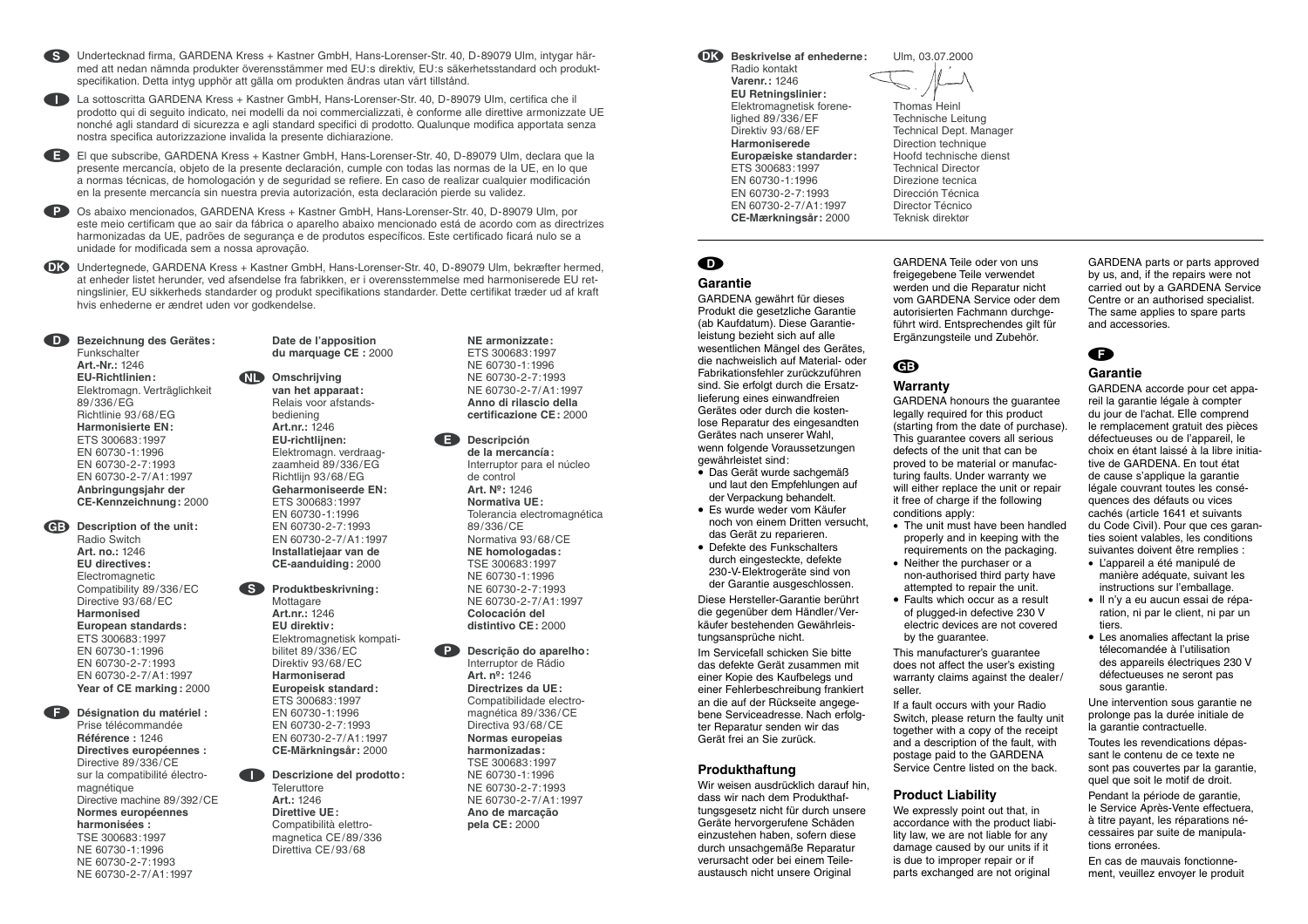en port payé avec le bon d'achat et une description du problème, à l'adresse du Service Après-Vente figurant au verso.

### **Responsabilité**

Nous vous signalons expressément que GARDENA n'est pas responsable des dommages causés par ses appareils, dans la mesure où ces dommages seraient causés suite à une réparation non conforme, dans la mesure où, lors d'un échange de pièces, les pièces d'origine GARDENA n'auraient pas été utilisées, ou si la réparation <sup>n</sup>'a pas été effectuée par le Service Après-Vente GARDENA ou l'un des Centres SAV agréés GARDENA. Ceci est également valable pour tout ajout de pièces et d'accessoires autres que ceux préconisés par GARDENA.

# **AD**

# **Garantie**

GARDENA geeft op dit product de wettelijke garantie (vanaf de aankoopdatum). Deze garantie heeft betrekking op alle wezenlijke defecten aan het toestel, die aanwijsbaar op materiaal- of fabricagefouten berusten. Garantie vindt plaats door de levering van een vervangend apparaat of door de gratis reparatie van het ingestuurde apparaat, naar onze keuze, indien aan de volgende voorwaarden is voldaan:

- Het apparaat werd vakkundig en volgens de adviezen op de verpakking behandeld.
- Noch de koper, noch een derde persoon heeft getracht het apparaat te repareren.
- Defecten aan het relais voor afstandsbediening door verkeerd geplaatste of lekkende batterijen zijn van de garantie uitgesloten.

Deze garantie van de producent heeft geen betrekking op de ten aanzien van de handelaar / verkoper bestaande aansprakelijkheid.

Stuur in geval van storing het defecte apparaat samen met de kassabon en een beschrijving van de storing gefrankeerd op naar het op de achterzijde aangegeven serviceadres.

# **Productaansprakelijkheid**

Wij wijzen er nadrukkelijk op, dat wij op grond van de wet aansprakelijkheid voor producten niet aansprakelijk zijn voor schade ontstaan door onze apparaten, indien deze door onvakkundige reparatie veroorzaakt zijn, of er bij het uitwisselen van onderdelen geen gebruik gemaakt werd van onze originele GARDENA onderdelen of door ons vrijgegeven onderdelen en de reparatie niet door de GARDENA technische dienst of de bevoegde vakman uitgevoerd werd. Ditzelfde geldt voor extra-onderdelen en accessoires.

# S

# **Garanti**

GARDENA lämnar den enligt Europeisk lag gällande garantin för denna produkt. Garantin gäller från inköpsdatum. Garantin omfattar väsentliga fel på produkten som beror på fabrikations- eller materialfel och som påtalats oss före garantitidens utgång. Garantin innebär utbyte mot en produkt med perfekt funktion eller gratis reparation av den insända produkten om följande villkor är uppfyllda:

- Produkten har använts varsamt och enligt förpackningstexten.
- Köparen eller någon annan får inte ha försökt reparera produkten.
- Felaktiga Mottagare, där problemet kan härledas till felaktigt inlagda eller urladdade batterier, omfattas inte av garantin.

Tillverkarens garanti gäller ej särskilda överenskommelser mellan återförsäljare och köpare.

Vid störningar ber vi dig sända in produkten tillsammans med bevis för inköpet och en felbeskrivning till GARDENA Service.

# **Produktansvar**

Tillverkaren är inte ansvarig för skada som orsakats av produkten om skadan beror på att produkten har reparerats felaktigt eller om, vid reparation eller utbyte, andra än Original GARDENA reservdelar har använts. Samma sak gäller för kompletteringsdelar och tillbehör.

# I **Garanzia**

Questo prodotto GARDENA è coperto da garanzia legale (nella Comunità Europea per 24 mesi a partire dalla data di acquisto) relativamente a tutti i difetti sostanziali imputabili a vizi di fabbricazione o di materiale impiegato. Il prodotto in garanzia potrà essere, a nostra

discrezione, o sostituito con uno in perfetto stato di funzionamento o riparato gratuitamente qualora vengano osservate le seguenti condizioni:

- il prodotto sia stato adoperato in modo corretto e conforme alle indicazioni e nessun tentativo di riparazione sia stato eseguito dall'acquirente o da terzi
- il prodotto sia stato spedito con affrancatura sufficiente direttamente a un Centro assistenza GARDENA allegando la fattura o lo scontrino fiscale.

L'intervento in garanzia non estende in nessun caso il periodo iniziale.

Eventuali danni imputabili a un'errata alimentazione del teleruttore non rientrano nella garanzia.

La presente garanzia del produttore non inficia eventuali rivalse nei confronti del negoziante/rivenditore.

In caso di reclamo, spedire il prodotto a un Centro Assistenza GARDENA allegando lo scontrino fiscale e una breve descrizione del difetto riscontrato.

### **Responsabilità del prodotto**

Si rende espressamente noto che, conformemente alla legislazione sulla responsabilità del prodotto, non si risponde di danni causati da nostri articoli se originati da riparazioni eseguite non correttamente o da sostituzioni di parti effettuate con materiale non originale GARDENA o comunque da noi non approvato e, in ogni caso, qualora l'intervento non venga eseguito da un centro assistenza GARDENA o da personale specializzato autorizzato. Lo stesso vale per le parti complementari e gli accessori.

E

# **Garantía**

GARDENA concede para este producto la garantía legal (desde fecha de compra). Esta garantía se refiere a todos los defectos esenciales del producto que tengan de origen defectos de materiales o de fabricación. La garantía se efectúa mediante intercambio por un artículo en perfectas condiciones o mediante la reparación gratuita de la pieza enviada, según nuestro de que se hayan cumplido los siguientes requisitos:

• El aparato fue manipulado correctamente y según la indicaciones sobre la embalaje.

- Ni el cliente ni terceros intentaron repararlo.
- Defectos del interruptor para el núcleo de control debidos a colocación errónea o derrame de las pilas están excluidos del cambio.

Esta garantía del fabricante no afectará la existente entre el distribuidor/vendedor.

En caso de avería, envíe el aparato defectuoso, junto con el comprobante de compra y una descripción de la avería, franqueado, a la dirección de servicio indicada al dorso.

# **Responsabilidad de productos**

Advertimos que conforme a la ley de responsabilidad de productos no nos responsabilizamos de daños causados por nuestros aparatos, siempre y cuando dichos daños hayan sido originados por arreglos o reparaciones indebidas, por recambios con piezas que no sean piezas originales GARDENA o bien piezas autorizadas por nosotros, así como en aquellos casos en que la reparación no haya sido efectuada por un Servicio Técnico GARDENA o por un técnico autorizado. Lo mismo es aplicable para las piezas complementarias y accesorios.



**Garantia** 

A GARDENA oferece a garantia legal (a partir da data da compra), para este produto. Esta garantia cobre essencialmente todos os defeitos do aparelho que se provem ser devido ao material ou falhas

de fabrico. Dentro da garantia nós trocaremos ou repararemos o aparelho gratuitamente se as seguintes condições tiverem sido cumpridas:

- O aparelho foi utilizado de uma forma correcta e segundo os conselhos mencionadas na embalagem.
- Nunca o proprietário, nem um terceiro, estranho aos serviços GARDENA, tentou reparar o aparelho.
- Danos do Interruptor de Rádio devido a baterias mal colocadas ou danificadas são excluídos da garantia.

Esta garantia do fabricante não afecta as existentes queixas de garantia contra o agente/vendedor. Em caso de avaria deverá enviar

o aparelho defeituoso, junto com o talão de compra e uma descrição da avaria, para a morada indicada no verso.

## **Responsabilidade sobre o produto**

Queremos salientar que segundo a lei da responsabilidade do fabricante, nós não nos responsabilizaremos por danos causados pelo nosso equipamento, quando estes ocorram em decorrência de reparações inadequadas ou da substituição de peças por peças não originais da GARDENA, ou peças não autorizadas. A responsabilidade tornar-se-à nula também depois de reparações realizadas por oficinas não autorizadas pela GARDENA. Esta restrição valerá também para peças adicionais e acessórios.

# $\mathbf{G}$

# **Garanti**

GARDENA følger købelovens garantiperiode (fra købsdato) for dette produkt. Garantien dækker alle væsentlige defekter på apparatet, som kan bevises at stamme fra defekt materiel eller produktionsfejl. Hvis reparationen dækkes af garantien vil vi vælge enten at udskifte apparatet eller at reparere indsendt apparat uden beregning, under forudsætning af at følgende er overholdt:

- Apparatet er behandlet korrekt og i h.t. informationerne beskrevet på emballagen.
- Hverken køber eller tredjepart har forsøgt at reparere apparatet.
- Defekter på radio kontakten på grund af forkert isatte eller udløbne batterier er udelukket fra garantien.

Denne garanti fra producenten har ingen indflydelse på eksisterende garantikrav over for forhandleren.

I tilfælde af fejl skal det defekte apparat indsendes sammen med kvitteringen og en fejlbeskrivelse med porto til serviceadressen, som er oplyst på bagsiden.

# **Produktansvar**

Vi gør udtrykkeligt opmærksom på at i henhold til produktansvarsloven er vi ikke ansvarlige for skader forårsaget af vores udstyr, hvis det er på grund af uautoriserede reparationer eller hvis dele er skiftet ud og der ikke er anvendt originale GARDENA dele eller dele godkendt af os, eller hvis reparationerne ikke er udført af GARDENAservice eller en autoriseret fagmand. Det samme gælder for ekstra udstyr og tilbehør.